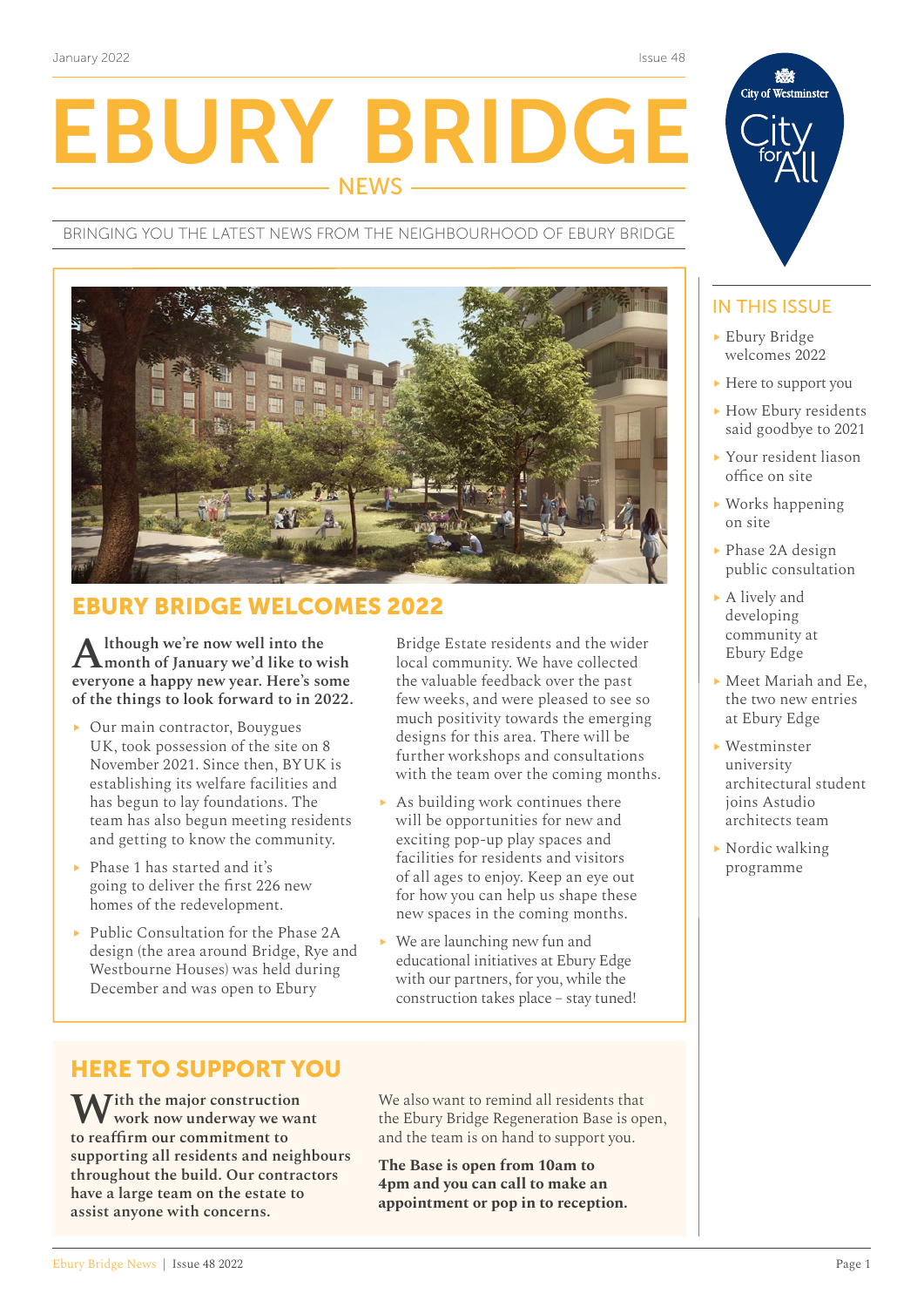## A LIVELY AND DEVELOPING COMMUNITY AT EBURY EDGE

**We know that 2021 has been a difficult year for all but we are happy to say that Ebury Edge has been a destination for many over the past months and without your support and presence this would have not been possible.** 

Several workshops, art markets and Community events took place in the community space and community courtyard, allowing residents and the wider public to enjoy an inclusive and cheerful space like Ebury Edge.

Look out for the upcoming events and activities, including the **open day at Ebury Edge on 28 January 11am to 1pm,** to see the space and discuss how you might be able to get involved in your local community.

## MEET MARIAH AND Ee, THE TWO NEW ENTRIES AT EBURY EDGE

#### Mariah, new retail unit tenant

Offering flowers and plants, Wild Cottage creates bespoke bouquets to celebrate life's most important moments in style. We also like to show the latest trends in home decor.



#### Ee, new incubator unit tenant

## YOUR RESIDENT LIAISON OFFICE ON SITE

Art exhibitions are also held to encourage the general public to be engaged with the Kindness Studio. The programme has been well received and was awarded a certificate of achievement from the London Westminster library. The Kindness Studio is part of the Somerset House Exchange.

The Kindness Studio encourages kindness through art. Ee believe in using art to educate the next generation to be kind and love planet earth. It's the aim of the project to encourage the next generation to raise awareness of the future of the planet through art. The studio organises art workshops for children and adults. workshops for kids. All Westminster residents can get **30% off** on all workshops (except Natalie's workshop) with the promo code on the website **[thekindnessstudio.org/book-online](http://thekindnessstudio.org/book-online)**



#### **Exhibition Plan**

Every week there will be an interchanging exhibition focusing on certain themes with different artists, Ee will host several exciting activities over the next seven weeks, stay tuned!



#### **Workshops**

There will be free weekly meditation/calligraphy workshops for adults and free upcycling craft

- $\blacktriangleright$  Installation of piling foundations for Blocks seven and eight (Phase 1) will continue throughout the month. Although both Westminster City Council and BYUK are committed to minimising any impacts on residents, this work can produce noise, so we will look to mitigate this wherever possible.
- By the end of January, BYUK is expecting to take delivery of two further piling rigs. This will enable it to complete these works in as short a time as possible. The machinery will be delivered out of working hours (before 7am or after 6pm) to avoid busy road times, but site works will remain between 8am and 6pm, as normal.
- A new electrical sub-station was installed behind Victoria House on 13 January and work is scheduled to last two weeks. During these works, we look to maintain access during out of hours but at some points during the day, diversions maybe in place.
- Between 14 and 25 of February it will be necessary to close Ebury Bridge Road to traffic. This is to allow the connection of the substation to the electrical main on the western footpath of Ebury Bridge Road.

#### PHASE 2A DESIGN PUBLIC **CONSULTATION**

**The new Resident Liaison Office (RLO) is a dedicated space for you to raise any questions about the Ebury Bridge Estate development. Both Westminster City Council and BYUK are here to help and support you throughout the work. New signage will make the RLO office more visible to residents.**

The feedback received will assist the design process and enable Westminster City Council and the architect's team to develop the design. We will keep you up to date<br>about the second round of the Phase 2A Consultation.



Phase 2A building area and public consultation in December 2021

The new appointed Resident Liaison Officer is Lisa Ashworth from BYUK. Lisa will be available for in-person appointments on Monday and Tuesday, 10am to 2pm and contactable on Wednesday, Thursday and Friday.

- ֬ Surgery Times: **Monday and Tuesday, 10am to 2pm**
- Email and calls: Wednesday, Thursday and Friday, **[lisa.ashworth@bouygues-uk.com,](mailto:lisa.ashworth%40bouygues-uk.com?subject=) 07795 971064**



# 28

## HOW EBURY RESIDENTS SAID GOODBYE TO 2021

**Ebury Bridge Estate residents and Westminster City Council ended the year with a small but cheery Christmas event in the Ebury Edge courtyard space.** 

The event was sponsored by our contractors Bouygues UK, and it was our way to say 'thank you' to the Estate residents for their patience and understanding during the past year. We hope you enjoyed meeting the reindeers as much as we did as they brought their Christmas magic to Ebury!

## WORKS HAPPENING ON SITE

#### **I n the coming months, the Ebury Bridge Regeneration Project will continue with enabling works on site.**

Specific works during the month will include:

**The WCC regeneration team, Astudio Architects and Communities First welcomed residents during the first of the two public consultations for Phase 2A Design of the Ebury Bridge Estate renewal.**



The Leader of the Council Rachael Robathan and Alex from the Ebury Bridge Estate